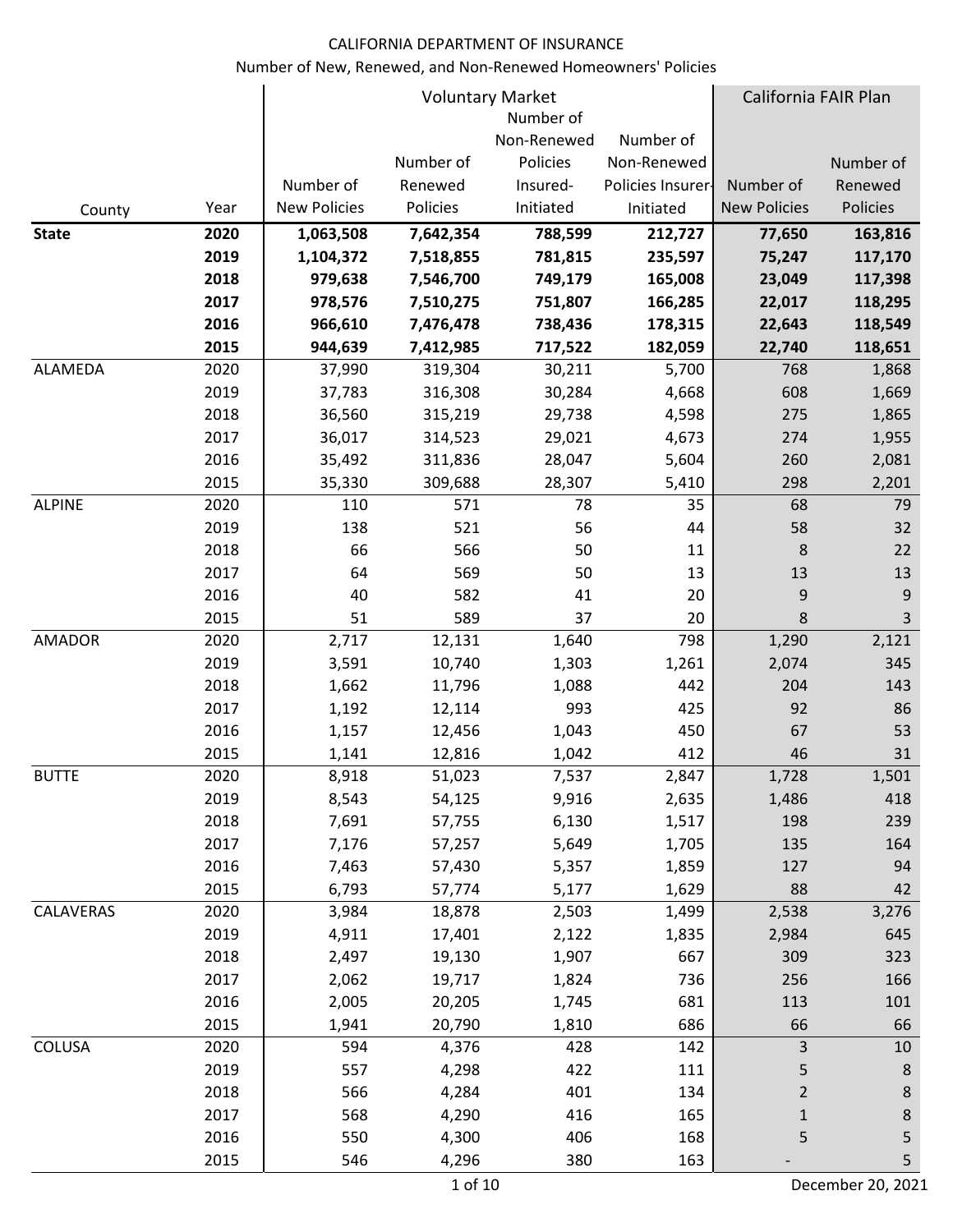|                     |      |                     |           | <b>Voluntary Market</b> |                   |                     | California FAIR Plan |
|---------------------|------|---------------------|-----------|-------------------------|-------------------|---------------------|----------------------|
|                     |      |                     |           | Number of               |                   |                     |                      |
|                     |      |                     |           | Non-Renewed             | Number of         |                     |                      |
|                     |      |                     | Number of | Policies                | Non-Renewed       |                     | Number of            |
|                     |      | Number of           | Renewed   | Insured-                | Policies Insurer- | Number of           | Renewed              |
| County              | Year | <b>New Policies</b> | Policies  | Initiated               | Initiated         | <b>New Policies</b> | Policies             |
| <b>State</b>        | 2020 | 1,063,508           | 7,642,354 | 788,599                 | 212,727           | 77,650              | 163,816              |
|                     | 2019 | 1,104,372           | 7,518,855 | 781,815                 | 235,597           | 75,247              | 117,170              |
|                     | 2018 | 979,638             | 7,546,700 | 749,179                 | 165,008           | 23,049              | 117,398              |
|                     | 2017 | 978,576             | 7,510,275 | 751,807                 | 166,285           | 22,017              | 118,295              |
|                     | 2016 | 966,610             | 7,476,478 | 738,436                 | 178,315           | 22,643              | 118,549              |
|                     | 2015 | 944,639             | 7,412,985 | 717,522                 | 182,059           | 22,740              | 118,651              |
| <b>CONTRA COSTA</b> | 2020 | 35,786              | 269,283   | 28,074                  | 5,503             | 328                 | 754                  |
|                     | 2019 | 33,234              | 268,032   | 26,462                  | 4,644             | 234                 | 695                  |
|                     | 2018 | 32,463              | 266,791   | 26,467                  | 4,005             | 160                 | 701                  |
|                     | 2017 | 32,738              | 265,821   | 26,018                  | 4,319             | 129                 | 745                  |
|                     | 2016 | 32,395              | 263,508   | 25,374                  | 4,731             | 156                 | 763                  |
|                     | 2015 | 32,004              | 260,798   | 25,212                  | 4,831             | 138                 | 819                  |
| <b>DEL NORTE</b>    | 2020 | 909                 | 6,540     | 667                     | 241               | 37                  | 38                   |
|                     | 2019 | 907                 | 6,490     | 583                     | 254               | 25                  | 19                   |
|                     | 2018 | 870                 | 6,517     | 623                     | 206               | 8                   | 13                   |
|                     | 2017 | 828                 | 6,381     | 583                     | 242               | 9                   | 12                   |
|                     | 2016 | 842                 | 6,335     | 559                     | 173               | 5                   | 13                   |
|                     | 2015 | 780                 | 6,378     | 581                     | 240               | 7                   | 8                    |
| EL DORADO           | 2020 | 14,521              | 60,916    | 8,664                   | 4,908             | 6,280               | 7,206                |
|                     | 2019 | 15,165              | 57,793    | 7,147                   | 5,499             | 6,799               | 1,407                |
|                     | 2018 | 8,949               | 61,465    | 6,190                   | 2,103             | 863                 | 580                  |
|                     | 2017 | 7,703               | 62,400    | 5,982                   | 1,648             | 351                 | 380                  |
|                     | 2016 | 7,521               | 62,603    | 5,866                   | 1,635             | 217                 | 299                  |
|                     | 2015 | 7,010               | 63,109    | 5,639                   | 1,885             | 205                 | 197                  |
| <b>FRESNO</b>       | 2020 | 29,127              | 193,616   | 21,291                  | 5,160             | 1,349               | 1,580                |
|                     | 2019 | 29,709              | 189,919   | 22,217                  | 4,648             | 1,146               | 698                  |
|                     | 2018 | 27,905              | 187,996   | 21,419                  | 4,057             | 170                 | 668                  |
|                     | 2017 | 27,466              | 187,725   | 21,146                  | 4,540             | 139                 | 641                  |
|                     | 2016 | 26,041              | 186,438   | 19,551                  | 4,769             | 120                 | 645                  |
|                     | 2015 | 25,238              | 183,376   | 18,697                  | 4,714             | 130                 | 641                  |
| <b>GLENN</b>        | 2020 | 749                 | 6,009     | 570                     | 172               | 6                   | 10                   |
|                     | 2019 | 777                 | 5,925     | 644                     | 157               | 4                   | $\overline{7}$       |
|                     | 2018 | 765                 | 5,902     | 525                     | 151               |                     | $\,8\,$              |
|                     | 2017 | 693                 | 5,893     | 512                     | 202               |                     | 10                   |
|                     | 2016 | 754                 | 5,845     | 546                     | 175               |                     | 10                   |
|                     | 2015 | 725                 | 5,847     | 525                     | 162               |                     | 11                   |
| <b>HUMBOLDT</b>     | 2020 | 4,275               | 36,347    | 3,186                   | 953               | 506                 | 394                  |
|                     | 2019 | 4,422               | 35,688    | 3,180                   | 1,086             | 322                 | 168                  |
|                     | 2018 | 3,863               | 36,068    | 2,875                   | 801               | 65                  | 107                  |
|                     | 2017 | 3,604               | 36,068    | 2,858                   | 777               | 65                  | 82                   |
|                     | 2016 | 3,495               | 36,109    | 2,766                   | 775               | 51                  | 58                   |
|                     | 2015 | 3,512               | 36,038    | 2,599                   | 815               | 28                  | 48                   |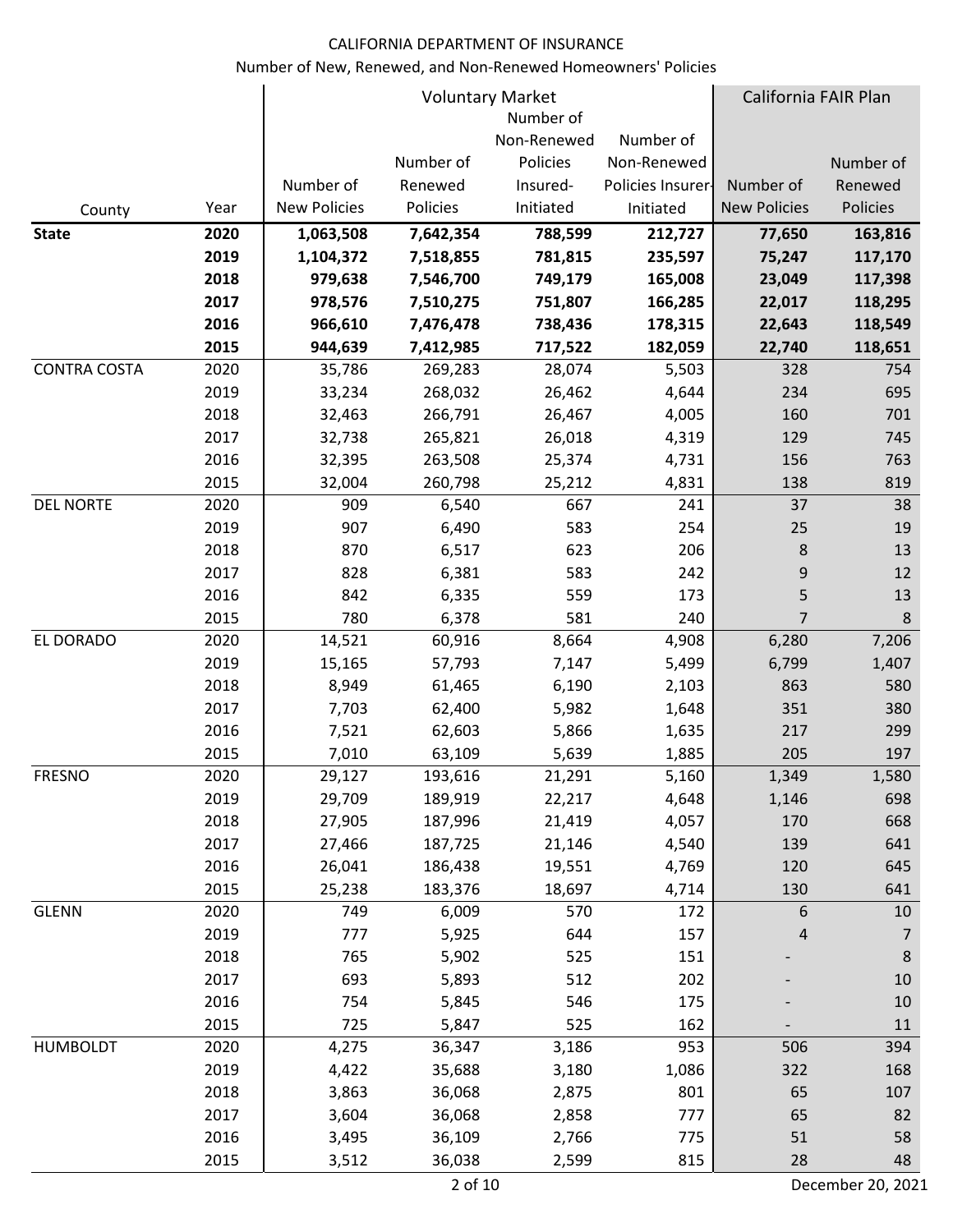|                 |      |                     |           | <b>Voluntary Market</b> |                   | California FAIR Plan |           |
|-----------------|------|---------------------|-----------|-------------------------|-------------------|----------------------|-----------|
|                 |      |                     |           | Number of               |                   |                      |           |
|                 |      |                     |           | Non-Renewed             | Number of         |                      |           |
|                 |      |                     | Number of | Policies                | Non-Renewed       |                      | Number of |
|                 |      | Number of           | Renewed   | Insured-                | Policies Insurer- | Number of            | Renewed   |
| County          | Year | <b>New Policies</b> | Policies  | Initiated               | Initiated         | <b>New Policies</b>  | Policies  |
| <b>State</b>    | 2020 | 1,063,508           | 7,642,354 | 788,599                 | 212,727           | 77,650               | 163,816   |
|                 | 2019 | 1,104,372           | 7,518,855 | 781,815                 | 235,597           | 75,247               | 117,170   |
|                 | 2018 | 979,638             | 7,546,700 | 749,179                 | 165,008           | 23,049               | 117,398   |
|                 | 2017 | 978,576             | 7,510,275 | 751,807                 | 166,285           | 22,017               | 118,295   |
|                 | 2016 | 966,610             | 7,476,478 | 738,436                 | 178,315           | 22,643               | 118,549   |
|                 | 2015 | 944,639             | 7,412,985 | 717,522                 | 182,059           | 22,740               | 118,651   |
| <b>IMPERIAL</b> | 2020 | 3,780               | 28,822    | 2,485                   | 1,678             | 42                   | 239       |
|                 | 2019 | 3,833               | 28,410    | 2,766                   | 906               | 57                   | 233       |
|                 | 2018 | 3,424               | 28,118    | 2,579                   | 857               | 54                   | 231       |
|                 | 2017 | 3,667               | 27,939    | 2,615                   | 888               | 27                   | 238       |
|                 | 2016 | 3,554               | 28,043    | 2,412                   | 898               | 58                   | 243       |
|                 | 2015 | 3,413               | 27,885    | 2,299                   | 914               | 67                   | 227       |
| <b>INYO</b>     | 2020 | 597                 | 5,433     | 450                     | 145               | 11                   | 34        |
|                 | 2019 | 576                 | 5,402     | 443                     | 142               | 8                    | 28        |
|                 | 2018 | 586                 | 5,373     | 392                     | 118               | 7                    | 30        |
|                 | 2017 | 555                 | 5,266     | 407                     | 117               | $\overline{7}$       | 30        |
|                 | 2016 | 508                 | 5,321     | 365                     | 125               | 11                   | 27        |
|                 | 2015 | 475                 | 5,360     | 328                     | 108               | 8                    | 24        |
| <b>KERN</b>     | 2020 | 31,929              | 189,244   | 22,417                  | 7,253             | 1,683                | 2,625     |
|                 | 2019 | 32,410              | 186,126   | 22,214                  | 7,479             | 1,190                | 1,941     |
|                 | 2018 | 29,902              | 185,266   | 21,718                  | 5,724             | 572                  | 1,913     |
|                 | 2017 | 29,938              | 183,189   | 22,045                  | 6,018             | 611                  | 1,866     |
|                 | 2016 | 29,739              | 180,425   | 20,892                  | 6,260             | 523                  | 1,769     |
|                 | 2015 | 27,301              | 171,050   | 18,961                  | 6,089             | 514                  | 1,722     |
| <b>KINGS</b>    | 2020 | 3,864               | 26,646    | 2,891                   | 742               | 11                   | 19        |
|                 | 2019 | 4,020               | 26,095    | 2,919                   | 629               | 14                   | 18        |
|                 | 2018 | 3,671               | 25,680    | 2,650                   | 628               | 10                   | 22        |
|                 | 2017 | 3,498               | 25,636    | 2,601                   | 672               | $\,8$                | 23        |
|                 | 2016 | 3,663               | 25,159    | 2,392                   | 820               | 12                   | 21        |
|                 | 2015 | 3,635               | 24,558    | 2,366                   | 995               | $\overline{3}$       | 22        |
| LAKE            | 2020 | 3,313               | 21,500    | 2,470                   | 953               | 631                  | 705       |
|                 | 2019 | 3,640               | 20,819    | 2,160                   | 1,207             | 590                  | 296       |
|                 | 2018 | 3,299               | 21,125    | 2,234                   | 838               | 104                  | 187       |
|                 | 2017 | 3,087               | 20,774    | 2,220                   | 973               | 119                  | 156       |
|                 | 2016 | 2,937               | 21,212    | 2,357                   | 1,005             | 135                  | 105       |
|                 | 2015 | 2,883               | 21,610    | 2,183                   | 834               | 83                   | 66        |
| LASSEN          | 2020 | 1,583               | 9,479     | 1,153                   | 411               | 388                  | 279       |
|                 | 2019 | 1,529               | 9,300     | 1,023                   | 473               | 268                  | 61        |
|                 | 2018 | 1,234               | 9,559     | 933                     | 300               | 21                   | 37        |
|                 | 2017 | 1,132               | 9,656     | 915                     | 352               | 20                   | 28        |
|                 | 2016 | 1,157               | 9,719     | 836                     | 351               | 13                   | 22        |
|                 | 2015 | 1,079               | 9,790     | 863                     | 305               | 12                   | 14        |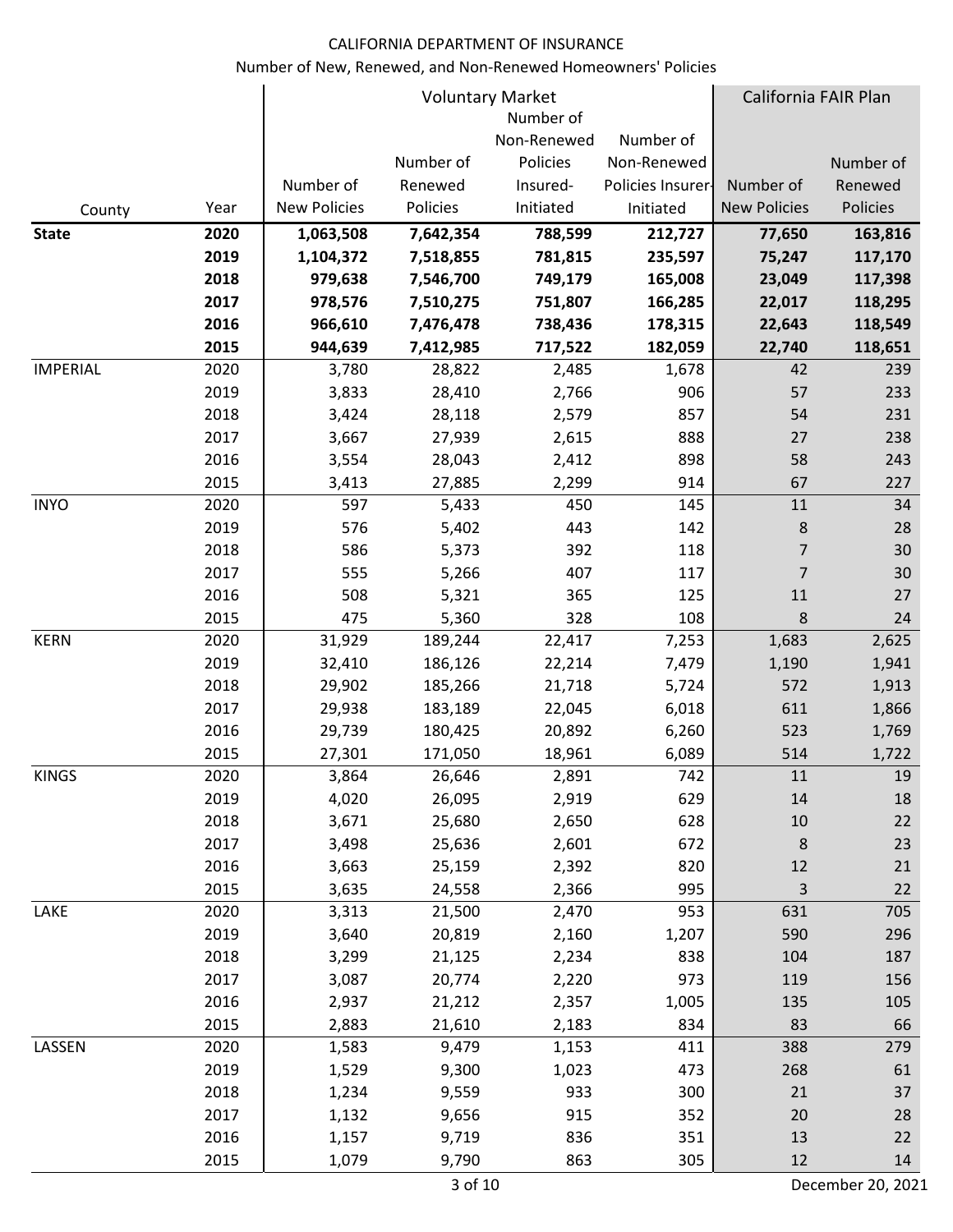|                    |      |                     |           | <b>Voluntary Market</b><br>Number of |                   | California FAIR Plan |           |
|--------------------|------|---------------------|-----------|--------------------------------------|-------------------|----------------------|-----------|
|                    |      |                     |           | Non-Renewed                          | Number of         |                      |           |
|                    |      |                     | Number of | Policies                             | Non-Renewed       |                      | Number of |
|                    |      | Number of           | Renewed   | Insured-                             | Policies Insurer- | Number of            | Renewed   |
| County             | Year | <b>New Policies</b> | Policies  | Initiated                            | Initiated         | <b>New Policies</b>  | Policies  |
| <b>State</b>       | 2020 | 1,063,508           | 7,642,354 | 788,599                              | 212,727           | 77,650               | 163,816   |
|                    | 2019 | 1,104,372           | 7,518,855 | 781,815                              | 235,597           | 75,247               | 117,170   |
|                    | 2018 | 979,638             | 7,546,700 | 749,179                              | 165,008           | 23,049               | 117,398   |
|                    | 2017 | 978,576             | 7,510,275 | 751,807                              | 166,285           | 22,017               | 118,295   |
|                    | 2016 | 966,610             | 7,476,478 | 738,436                              | 178,315           | 22,643               | 118,549   |
|                    | 2015 | 944,639             | 7,412,985 | 717,522                              | 182,059           | 22,740               | 118,651   |
| <b>LOS ANGELES</b> | 2020 | 187,370             | 1,564,339 | 137,436                              | 37,210            | 12,902               | 76,811    |
|                    | 2019 | 196,648             | 1,549,794 | 141,861                              | 39,507            | 11,974               | 77,250    |
|                    | 2018 | 180,501             | 1,547,284 | 136,651                              | 33,759            | 9,584                | 84,014    |
|                    | 2017 | 185,185             | 1,539,221 | 138,545                              | 32,654            | 10,420               | 87,909    |
|                    | 2016 | 185,576             | 1,532,853 | 139,568                              | 34,548            | 11,774               | 90,641    |
|                    | 2015 | 185,274             | 1,521,180 | 138,080                              | 36,723            | 12,356               | 93,519    |
| MADERA             | 2020 | 5,661               | 32,350    | 3,811                                | 1,307             | 1,133                | 1,007     |
|                    | 2019 | 6,345               | 30,948    | 3,628                                | 1,689             | 914                  | 242       |
|                    | 2018 | 4,785               | 31,239    | 3,210                                | 887               | 97                   | 146       |
|                    | 2017 | 4,343               | 31,217    | 3,409                                | 885               | 84                   | 106       |
|                    | 2016 | 4,307               | 31,230    | 3,220                                | 903               | 56                   | 92        |
|                    | 2015 | 3,799               | 31,333    | 2,973                                | 1,051             | 76                   | 56        |
| <b>MARIN</b>       | 2020 | 6,533               | 64,515    | 5,110                                | 1,253             | 435                  | 562       |
|                    | 2019 | 6,221               | 64,009    | 5,010                                | 1,172             | 310                  | 380       |
|                    | 2018 | 6,046               | 64,179    | 4,823                                | 1,055             | 75                   | 361       |
|                    | 2017 | 6,023               | 64,237    | 4,726                                | 1,146             | 69                   | 356       |
|                    | 2016 | 6,527               | 63,399    | 4,622                                | 1,744             | 71                   | 359       |
|                    | 2015 | 6,504               | 63,615    | 4,929                                | 1,618             | 69                   | 333       |
| MARIPOSA           | 2020 | 803                 | 4,834     | 550                                  | 331               | 794                  | 713       |
|                    | 2019 | 996                 | 4,745     | 457                                  | 449               | 606                  | 228       |
|                    | 2018 | 539                 | 4,929     | 346                                  | 153               | 91                   | 123       |
|                    | 2017 | 424                 | 4,884     | 329                                  | 168               | 69                   | 91        |
|                    | 2016 | 464                 | 4,992     | 361                                  | 192               | 47                   | 71        |
|                    | 2015 | 407                 | 5,183     | 403                                  | 176               | 46                   | 52        |
| <b>MENDOCINO</b>   | 2020 | 3,081               | 23,025    | 2,028                                | 874               | 743                  | 610       |
|                    | 2019 | 3,301               | 22,428    | 1,866                                | 1,120             | 512                  | 240       |
|                    | 2018 | 2,660               | 22,931    | 1,883                                | 690               | 108                  | 125       |
|                    | 2017 | 2,440               | 22,727    | 1,803                                | 690               | 79                   | 84        |
|                    | 2016 | 2,451               | 22,935    | 1,764                                | 838               | 64                   | 49        |
|                    | 2015 | 2,708               | 22,730    | 1,773                                | 913               | 29                   | 42        |
| <b>MERCED</b>      | 2020 | 8,345               | 54,285    | 5,899                                | 1,315             | 22                   | 44        |
|                    | 2019 | 8,287               | 53,146    | 5,720                                | 1,086             | 19                   | 37        |
|                    | 2018 | 8,016               | 51,966    | 5,526                                | 1,166             | 12                   | 45        |
|                    | 2017 | 7,731               | 51,167    | 5,659                                | 1,412             | 10                   | 50        |
|                    | 2016 | 7,483               | 50,873    | 5,479                                | 1,351             | 22                   | 40        |
|                    | 2015 | 6,865               | 50,221    | 5,228                                | 1,329             | 25                   | 37        |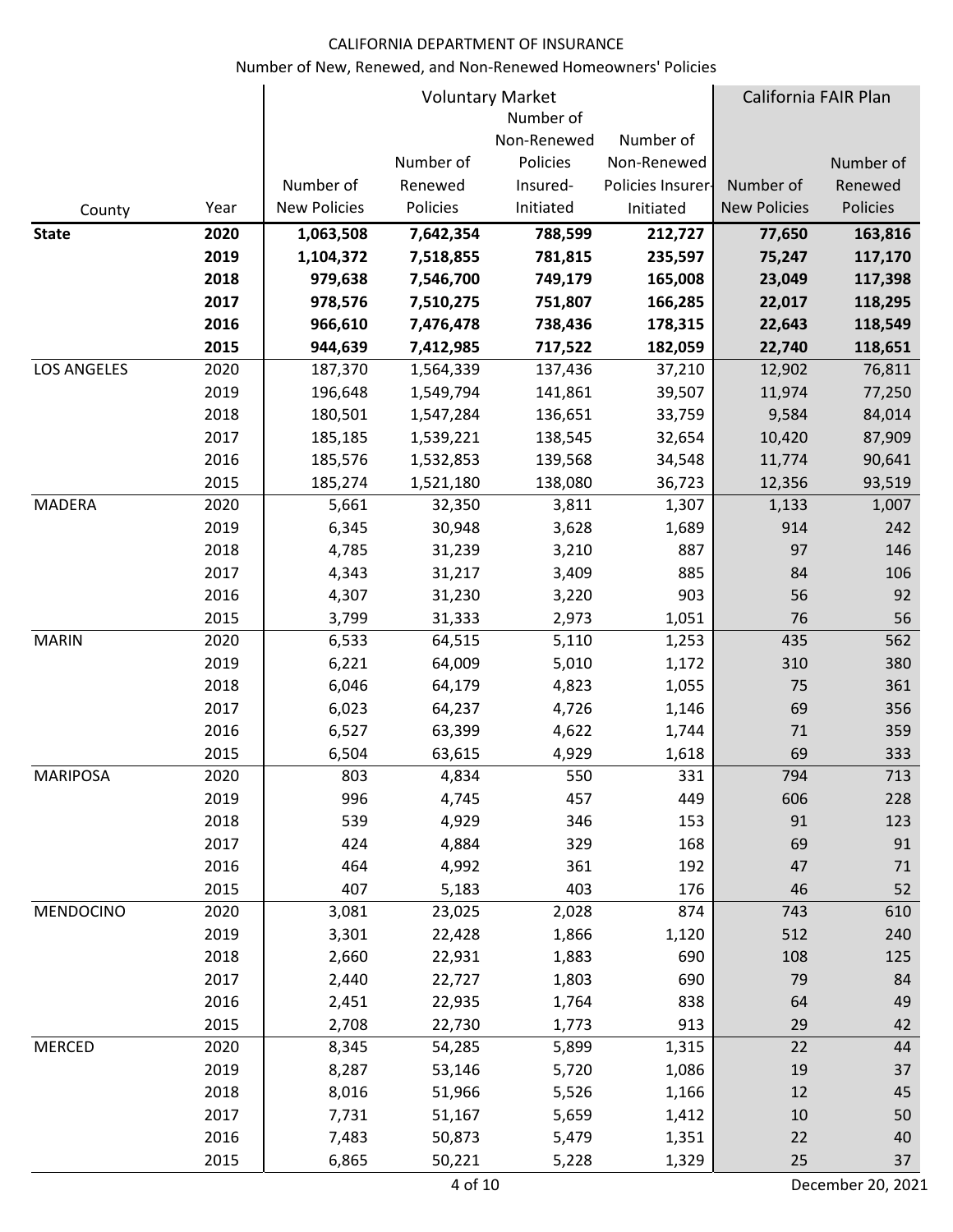|                 |              |                     |                | <b>Voluntary Market</b> |                   | California FAIR Plan |            |
|-----------------|--------------|---------------------|----------------|-------------------------|-------------------|----------------------|------------|
|                 |              |                     |                | Number of               |                   |                      |            |
|                 |              |                     |                | Non-Renewed             | Number of         |                      |            |
|                 |              |                     | Number of      | Policies                | Non-Renewed       |                      | Number of  |
|                 |              | Number of           | Renewed        | Insured-                | Policies Insurer- | Number of            | Renewed    |
| County          | Year         | <b>New Policies</b> | Policies       | Initiated               | Initiated         | <b>New Policies</b>  | Policies   |
| <b>State</b>    | 2020         | 1,063,508           | 7,642,354      | 788,599                 | 212,727           | 77,650               | 163,816    |
|                 | 2019         | 1,104,372           | 7,518,855      | 781,815                 | 235,597           | 75,247               | 117,170    |
|                 | 2018         | 979,638             | 7,546,700      | 749,179                 | 165,008           | 23,049               | 117,398    |
|                 | 2017         | 978,576             | 7,510,275      | 751,807                 | 166,285           | 22,017               | 118,295    |
|                 | 2016         | 966,610             | 7,476,478      | 738,436                 | 178,315           | 22,643               | 118,549    |
|                 | 2015         | 944,639             | 7,412,985      | 717,522                 | 182,059           | 22,740               | 118,651    |
| MODOC           | 2020         | 340                 | 2,245          | 270                     | 72                | 8                    | 18         |
|                 | 2019         | 336                 | 2,238          | 266                     | 73                | 5                    | 18         |
|                 | 2018         | 277                 | 2,266          | 182                     | 68                | 10                   | 16         |
|                 | 2017         | 234                 | 2,234          | 198                     | 95                | 8                    | 12         |
|                 | 2016         | 212                 | 2,307          | 146                     | 66                | 3                    | 10         |
|                 | 2015         | 224                 | 2,292          | 172                     | 73                | $\overline{2}$       | 9          |
| <b>MONO</b>     | 2020<br>2019 | 637<br>578          | 4,506          | 479<br>364              | 129<br>148        | 142<br>128           | 256<br>161 |
|                 | 2018         | 366                 | 4,384<br>4,461 | 274                     | 75                | 56                   | 102        |
|                 | 2017         | 395                 | 4,434          | 333                     | 107               | 38                   | 82         |
|                 | 2016         | 381                 | 4,508          | 329                     | 107               | 37                   | 58         |
|                 | 2015         | 319                 | 4,613          | 318                     | 105               | 22                   | 45         |
| <b>MONTEREY</b> | 2020         | 9,250               | 80,809         | 7,052                   | 1,892             | 947                  | 861        |
|                 | 2019         | 9,288               | 79,552         | 6,762                   | 1,644             | 661                  | 341        |
|                 | 2018         | 8,621               | 79,360         | 6,484                   | 1,507             | 137                  | 234        |
|                 | 2017         | 8,531               | 79,234         | 6,604                   | 1,535             | 135                  | 179        |
|                 | 2016         | 8,900               | 78,516         | 6,556                   | 2,099             | 104                  | 138        |
|                 | 2015         | 8,449               | 78,371         | 6,393                   | 1,777             | 85                   | 95         |
| <b>NAPA</b>     | 2020         | 3,780               | 35,638         | 3,106                   | 637               | 395                  | 275        |
|                 | 2019         | 4,050               | 35,113         | 3,074                   | 695               | 250                  | 86         |
|                 | 2018         | 3,971               | 35,324         | 3,324                   | 594               | 32                   | 74         |
|                 | 2017         | 3,824               | 35,273         | 2,953                   | 784               | 28                   | 64         |
|                 | 2016         | 3,726               | 35,254         | 2,952                   | 725               | 41                   | 46         |
|                 | 2015         | 3,743               | 35,147         | 2,919                   | 703               | 41                   | 31         |
| <b>NEVADA</b>   | 2020         | 9,215               | 35,103         | 5,387                   | 3,224             | 5,497                | 5,812      |
|                 | 2019         | 10,896              | 31,777         | 4,334                   | 5,324             | 5,983                | 624        |
|                 | 2018         | 4,232               | 36,536         | 3,155                   | 1,164             | 471                  | 272        |
|                 | 2017         | 3,471               | 37,699         | 3,061                   | 881               | 176                  | 168        |
|                 | 2016         | 3,838               | 37,885         | 3,092                   | 1,019             | 110                  | 125        |
|                 | 2015         | 3,764               | 38,577         | 3,218                   | 1,307             | 92                   | 85         |
| ORANGE          | 2020         | 73,303              | 552,053        | 56,290                  | 12,176            | 1,354                | 2,600      |
|                 | 2019         | 74,852              | 546,200        | 55,321                  | 13,270            | 1,157                | 2,104      |
|                 | 2018         | 68,976              | 545,026        | 52,555                  | 10,443            | 597                  | 2,013      |
|                 | 2017         | 69,087              | 541,020        | 53,461                  | 9,727             | 644                  | 1,907      |
|                 | 2016         | 69,329              | 537,262        | 54,508                  | 10,534            | 680                  | 1,789      |
|                 | 2015         | 67,250              | 533,604        | 52,063                  | 11,136            | 654                  | 1,619      |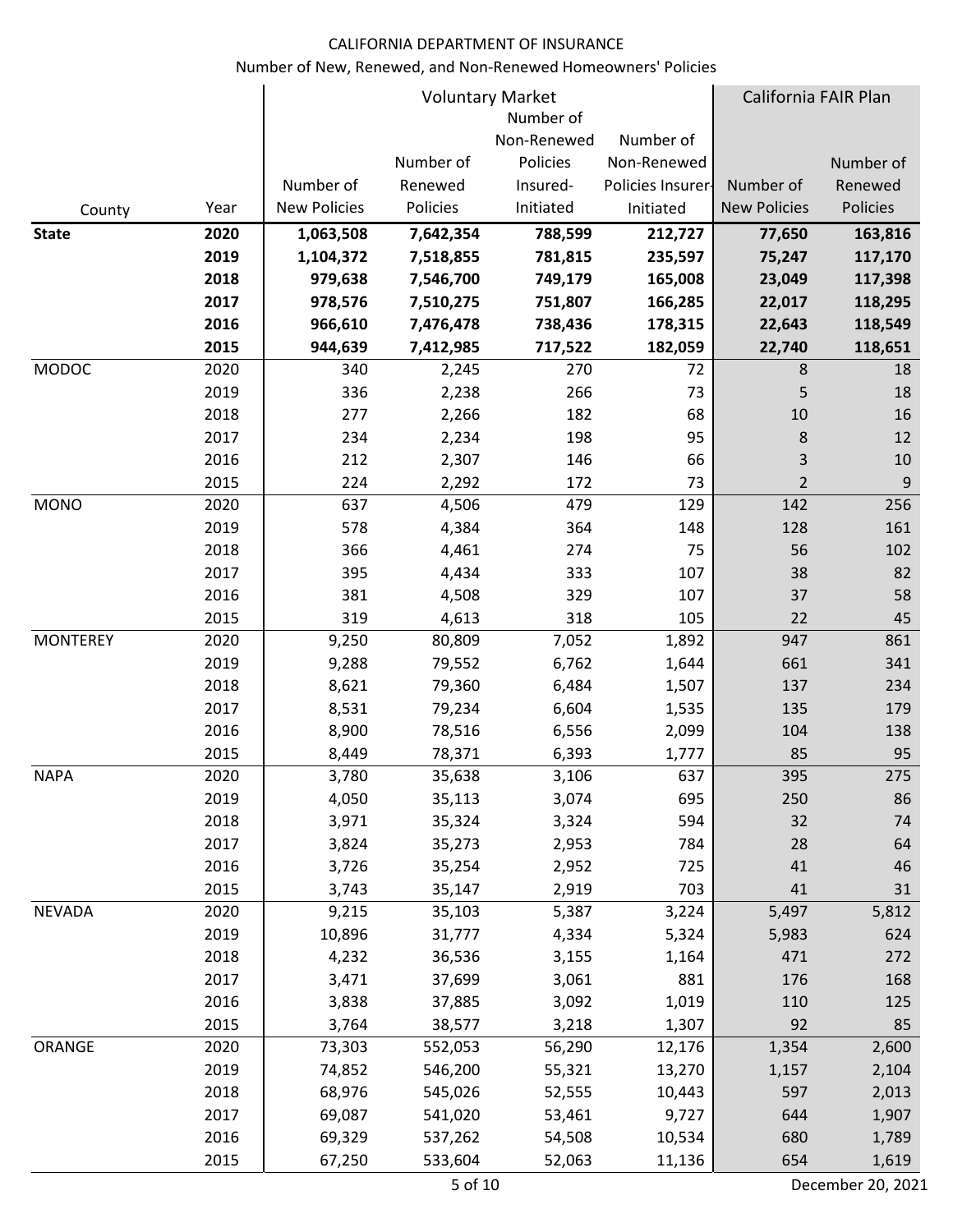|                   |      |                     |           | <b>Voluntary Market</b> |                   | California FAIR Plan |           |
|-------------------|------|---------------------|-----------|-------------------------|-------------------|----------------------|-----------|
|                   |      |                     |           | Number of               |                   |                      |           |
|                   |      |                     |           | Non-Renewed             | Number of         |                      |           |
|                   |      |                     | Number of | Policies                | Non-Renewed       |                      | Number of |
|                   |      | Number of           | Renewed   | Insured-                | Policies Insurer- | Number of            | Renewed   |
| County            | Year | <b>New Policies</b> | Policies  | Initiated               | Initiated         | <b>New Policies</b>  | Policies  |
| <b>State</b>      | 2020 | 1,063,508           | 7,642,354 | 788,599                 | 212,727           | 77,650               | 163,816   |
|                   | 2019 | 1,104,372           | 7,518,855 | 781,815                 | 235,597           | 75,247               | 117,170   |
|                   | 2018 | 979,638             | 7,546,700 | 749,179                 | 165,008           | 23,049               | 117,398   |
|                   | 2017 | 978,576             | 7,510,275 | 751,807                 | 166,285           | 22,017               | 118,295   |
|                   | 2016 | 966,610             | 7,476,478 | 738,436                 | 178,315           | 22,643               | 118,549   |
|                   | 2015 | 944,639             | 7,412,985 | 717,522                 | 182,059           | 22,740               | 118,651   |
| <b>PLACER</b>     | 2020 | 22,194              | 117,976   | 15,259                  | 4,791             | 4,122                | 3,927     |
|                   | 2019 | 21,589              | 114,707   | 14,068                  | 4,496             | 3,896                | 547       |
|                   | 2018 | 17,652              | 115,534   | 13,349                  | 2,572             | 405                  | 252       |
|                   | 2017 | 17,025              | 115,611   | 13,402                  | 2,233             | 154                  | 164       |
|                   | 2016 | 16,437              | 114,280   | 12,975                  | 2,253             | 108                  | 125       |
|                   | 2015 | 16,015              | 112,696   | 12,477                  | 2,625             | 91                   | 74        |
| <b>PLUMAS</b>     | 2020 | 1,144               | 7,536     | 788                     | 307               | 610                  | 501       |
|                   | 2019 | 1,285               | 7,195     | 668                     | 483               | 469                  | 93        |
|                   | 2018 | 940                 | 7,548     | 671                     | 243               | 35                   | 57        |
|                   | 2017 | 781                 | 7,702     | 688                     | 277               | 31                   | 44        |
|                   | 2016 | 745                 | 7,858     | 649                     | 260               | 26                   | 29        |
|                   | 2015 | 733                 | 8,027     | 603                     | 235               | 19                   | 15        |
| <b>RIVERSIDE</b>  | 2020 | 103,424             | 529,413   | 73,556                  | 20,986            | 3,617                | 5,344     |
|                   | 2019 | 109,687             | 513,430   | 69,972                  | 28,580            | 2,753                | 3,944     |
|                   | 2018 | 90,014              | 522,322   | 68,358                  | 14,769            | 1,385                | 3,518     |
|                   | 2017 | 91,059              | 511,390   | 67,645                  | 14,745            | 1,471                | 3,126     |
|                   | 2016 | 89,840              | 507,302   | 67,817                  | 16,364            | 1,534                | 2,780     |
|                   | 2015 | 85,557              | 501,483   | 63,256                  | 15,784            | 1,394                | 2,436     |
| SACRAMENTO        | 2020 | 53,815              | 358,462   | 41,402                  | 8,073             | 187                  | 314       |
|                   | 2019 | 53,005              | 352,702   | 40,150                  | 6,764             | 156                  | 316       |
|                   | 2018 | 53,860              | 349,444   | 41,778                  | 7,764             | 126                  | 375       |
|                   | 2017 | 53,918              | 349,160   | 42,595                  | 8,561             | 106                  | 392       |
|                   | 2016 | 52,907              | 346,607   | 41,055                  | 8,793             | 92                   | 429       |
|                   | 2015 | 51,026              | 341,963   | 38,932                  | 9,432             | 101                  | 474       |
| <b>SAN BENITO</b> | 2020 | 2,195               | 13,490    | 1,378                   | 266               | 57                   | 29        |
|                   | 2019 | 2,094               | 12,898    | 1,305                   | 213               | 20                   | 13        |
|                   | 2018 | 1,972               | 12,401    | 1,223                   | 205               | 5                    | 8         |
|                   | 2017 | 1,751               | 12,057    | 1,126                   | 221               | 3                    | 8         |
|                   | 2016 | 1,526               | 11,784    | 1,068                   | 199               | 10                   | 5         |
|                   | 2015 | 1,495               | 11,558    | 1,102                   | 190               | 3                    | 3         |
| SAN BERNARDINO    | 2020 | 75,168              | 446,351   | 53,606                  | 16,690            | 10,860               | 20,338    |
|                   | 2019 | 84,058              | 431,216   | 52,532                  | 23,288            | 13,135               | 11,199    |
|                   | 2018 | 67,000              | 435,817   | 49,096                  | 12,644            | 3,754                | 9,262     |
|                   | 2017 | 68,112              | 432,073   | 50,261                  | 12,818            | 3,557                | 8,212     |
|                   | 2016 | 65,294              | 432,668   | 49,896                  | 12,913            | 3,453                | 7,208     |
|                   | 2015 | 63,013              | 430,628   | 47,974                  | 13,234            | 3,340                | 6,038     |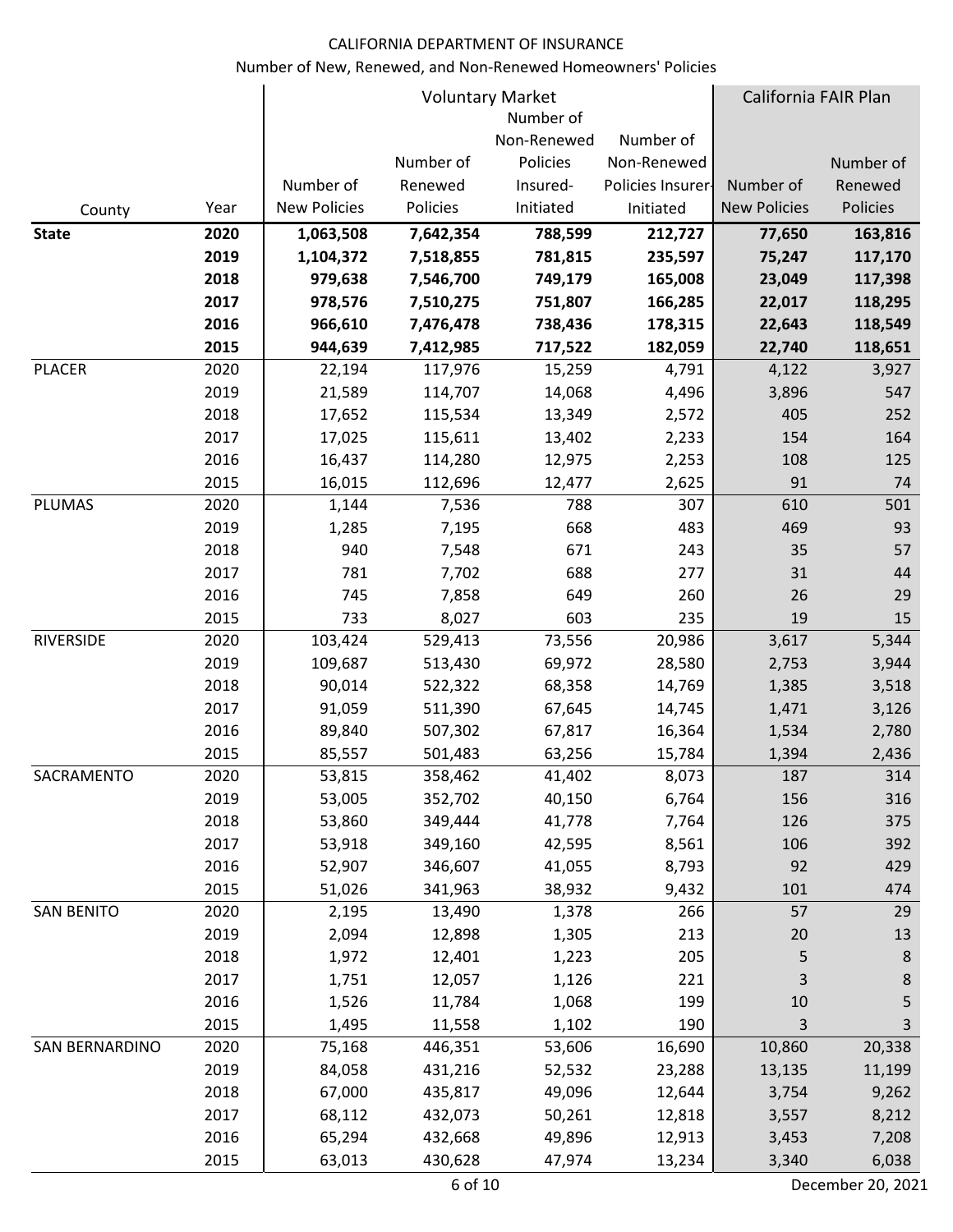|                      |      |                     |           | <b>Voluntary Market</b><br>Number of |                   | California FAIR Plan |           |
|----------------------|------|---------------------|-----------|--------------------------------------|-------------------|----------------------|-----------|
|                      |      |                     |           | Non-Renewed                          | Number of         |                      |           |
|                      |      |                     | Number of | Policies                             | Non-Renewed       |                      | Number of |
|                      |      | Number of           | Renewed   | Insured-                             | Policies Insurer- | Number of            | Renewed   |
| County               | Year | <b>New Policies</b> | Policies  | Initiated                            | Initiated         | <b>New Policies</b>  | Policies  |
| <b>State</b>         | 2020 | 1,063,508           | 7,642,354 | 788,599                              | 212,727           | 77,650               | 163,816   |
|                      | 2019 | 1,104,372           | 7,518,855 | 781,815                              | 235,597           | 75,247               | 117,170   |
|                      | 2018 | 979,638             | 7,546,700 | 749,179                              | 165,008           | 23,049               | 117,398   |
|                      | 2017 | 978,576             | 7,510,275 | 751,807                              | 166,285           | 22,017               | 118,295   |
|                      | 2016 | 966,610             | 7,476,478 | 738,436                              | 178,315           | 22,643               | 118,549   |
|                      | 2015 | 944,639             | 7,412,985 | 717,522                              | 182,059           | 22,740               | 118,651   |
| SAN DIEGO            | 2020 | 82,950              | 609,155   | 62,613                               | 18,594            | 4,381                | 7,292     |
|                      | 2019 | 90,395              | 598,522   | 62,904                               | 26,476            | 4,004                | 4,745     |
|                      | 2018 | 74,351              | 607,889   | 57,251                               | 13,649            | 1,127                | 4,258     |
|                      | 2017 | 75,157              | 605,826   | 59,171                               | 12,106            | 1,109                | 4,062     |
|                      | 2016 | 74,704              | 604,458   | 58,263                               | 13,691            | 1,131                | 3,838     |
|                      | 2015 | 73,096              | 600,206   | 56,127                               | 13,738            | 1,242                | 3,429     |
| <b>SAN FRANCISCO</b> | 2020 | 10,720              | 118,274   | 8,963                                | 1,649             | 49                   | 325       |
|                      | 2019 | 10,646              | 117,360   | 9,225                                | 1,483             | 53                   | 362       |
|                      | 2018 | 10,207              | 117,321   | 8,494                                | 1,335             | 51                   | 408       |
|                      | 2017 | 10,556              | 117,054   | 8,784                                | 1,543             | 55                   | 424       |
|                      | 2016 | 10,519              | 116,405   | 8,490                                | 1,889             | 51                   | 447       |
|                      | 2015 | 10,847              | 115,883   | 8,949                                | 1,931             | 41                   | 473       |
| <b>SAN JOAQUIN</b>   | 2020 | 25,328              | 161,584   | 18,295                               | 4,337             | 92                   | 408       |
|                      | 2019 | 24,917              | 158,040   | 18,545                               | 3,621             | 90                   | 397       |
|                      | 2018 | 24,737              | 155,805   | 18,396                               | 3,834             | 42                   | 447       |
|                      | 2017 | 24,689              | 154,964   | 19,034                               | 4,400             | 74                   | 475       |
|                      | 2016 | 24,264              | 153,789   | 18,201                               | 4,557             | 63                   | 488       |
|                      | 2015 | 23,342              | 150,913   | 17,130                               | 4,678             | 77                   | 505       |
| SAN LUIS OBISPO      | 2020 | 10,236              | 79,771    | 7,482                                | 2,032             | 385                  | 377       |
|                      | 2019 | 10,196              | 78,348    | 7,232                                | 1,924             | 236                  | 209       |
|                      | 2018 | 9,059               | 78,473    | 6,800                                | 1,441             | 68                   | 180       |
|                      | 2017 | 8,821               | 77,581    | 6,810                                | 1,284             | 74                   | 145       |
|                      | 2016 | 9,045               | 77,239    | 6,786                                | 1,629             | 48                   | 118       |
|                      | 2015 | 9,126               | 76,086    | 6,539                                | 1,620             | 50                   | 103       |
| <b>SAN MATEO</b>     | 2020 | 14,748              | 153,694   | 12,400                               | 2,215             | 272                  | 298       |
|                      | 2019 | 14,563              | 152,925   | 12,348                               | 1,881             | 233                  | 177       |
|                      | 2018 | 13,877              | 152,854   | 11,533                               | 1,654             | 65                   | 164       |
|                      | 2017 | 14,066              | 153,228   | 11,625                               | 1,835             | 76                   | 137       |
|                      | 2016 | 14,111              | 152,037   | 11,219                               | 2,430             | 60                   | 119       |
|                      | 2015 | 14,324              | 151,802   | 11,702                               | 2,313             | 58                   | 104       |
| SANTA BARBARA        | 2020 | 10,316              | 86,279    | 7,487                                | 2,338             | 850                  | 821       |
|                      | 2019 | 10,607              | 85,457    | 7,594                                | 2,337             | 550                  | 424       |
|                      | 2018 | 9,366               | 85,947    | 7,003                                | 1,699             | 88                   | 420       |
|                      | 2017 | 9,461               | 85,292    | 6,973                                | 1,490             | 67                   | 462       |
|                      | 2016 | 9,480               | 85,061    | 6,903                                | 1,979             | 88                   | 472       |
|                      | 2015 | 9,381               | 84,126    | 6,636                                | 1,975             | 91                   | 462       |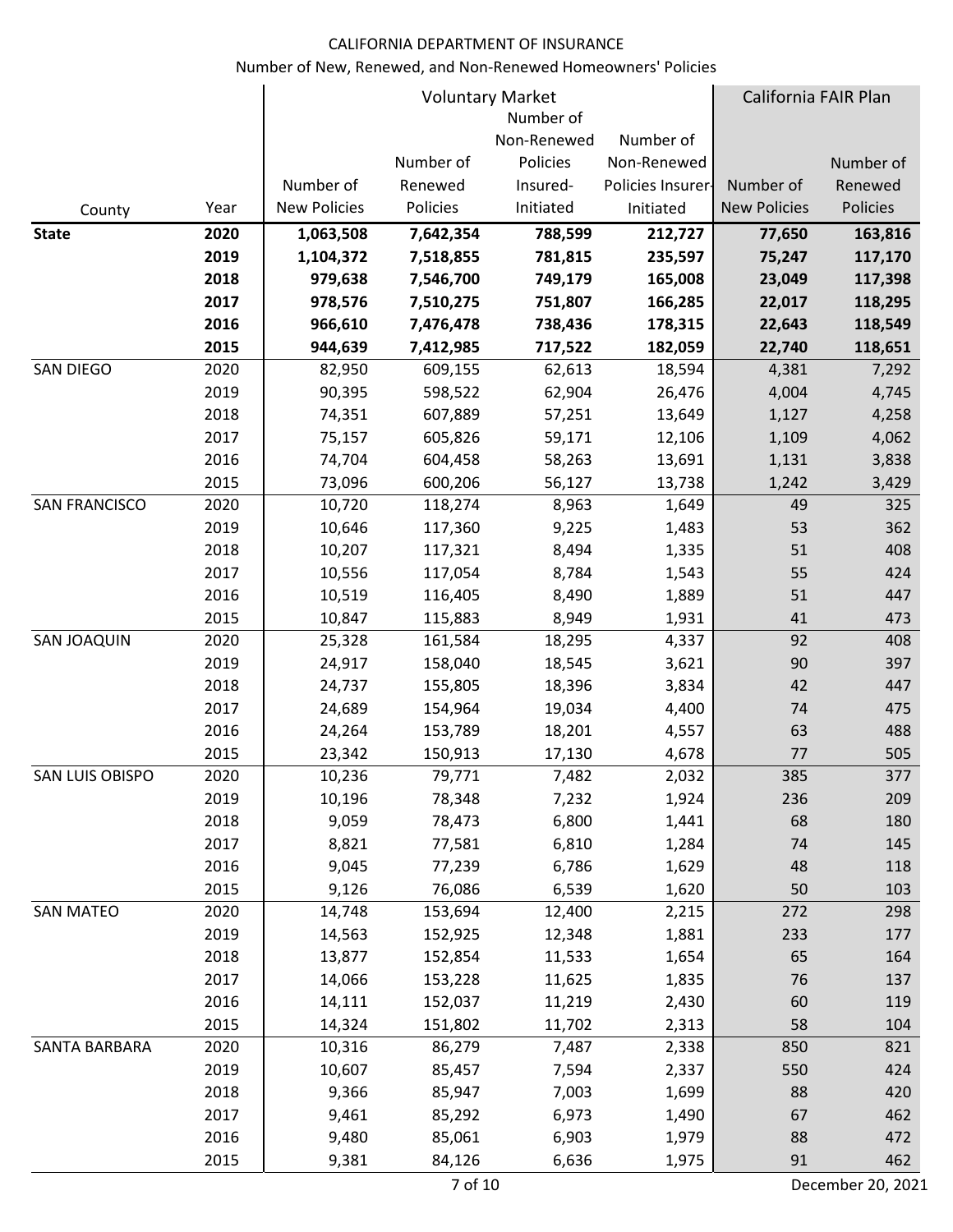|                    |      |                     |           | <b>Voluntary Market</b><br>Number of |                   | California FAIR Plan |           |
|--------------------|------|---------------------|-----------|--------------------------------------|-------------------|----------------------|-----------|
|                    |      |                     |           | Non-Renewed                          | Number of         |                      |           |
|                    |      |                     | Number of | Policies                             | Non-Renewed       |                      | Number of |
|                    |      | Number of           | Renewed   | Insured-                             | Policies Insurer- | Number of            | Renewed   |
| County             | Year | <b>New Policies</b> | Policies  | Initiated                            | Initiated         | <b>New Policies</b>  | Policies  |
| <b>State</b>       | 2020 | 1,063,508           | 7,642,354 | 788,599                              | 212,727           | 77,650               | 163,816   |
|                    | 2019 | 1,104,372           | 7,518,855 | 781,815                              | 235,597           | 75,247               | 117,170   |
|                    | 2018 | 979,638             | 7,546,700 | 749,179                              | 165,008           | 23,049               | 117,398   |
|                    | 2017 | 978,576             | 7,510,275 | 751,807                              | 166,285           | 22,017               | 118,295   |
|                    | 2016 | 966,610             | 7,476,478 | 738,436                              | 178,315           | 22,643               | 118,549   |
|                    | 2015 | 944,639             | 7,412,985 | 717,522                              | 182,059           | 22,740               | 118,651   |
| <b>SANTA CLARA</b> | 2020 | 39,297              | 354,449   | 32,654                               | 5,470             | 385                  | 787       |
|                    | 2019 | 39,589              | 352,630   | 33,101                               | 4,895             | 300                  | 643       |
|                    | 2018 | 38,390              | 351,978   | 31,724                               | 4,819             | 122                  | 671       |
|                    | 2017 | 38,687              | 351,823   | 31,493                               | 5,322             | 91                   | 685       |
|                    | 2016 | 37,168              | 350,728   | 30,089                               | 5,659             | 95                   | 726       |
|                    | 2015 | 38,440              | 348,151   | 31,168                               | 5,707             | 96                   | 763       |
| <b>SANTA CRUZ</b>  | 2020 | 7,767               | 68,305    | 5,881                                | 2,321             | 1,088                | 791       |
|                    | 2019 | 7,262               | 68,257    | 5,069                                | 1,710             | 576                  | 423       |
|                    | 2018 | 6,471               | 68,920    | 5,061                                | 1,149             | 159                  | 275       |
|                    | 2017 | 6,409               | 68,782    | 4,958                                | 1,301             | 119                  | 241       |
|                    | 2016 | 6,466               | 68,580    | 4,902                                | 1,490             | 104                  | 213       |
|                    | 2015 | 6,903               | 68,240    | 5,188                                | 1,595             | 139                  | 163       |
| <b>SHASTA</b>      | 2020 | 8,807               | 53,620    | 6,334                                | 2,437             | 1,049                | 866       |
|                    | 2019 | 9,354               | 52,776    | 6,474                                | 2,445             | 758                  | 339       |
|                    | 2018 | 8,659               | 53,288    | 6,521                                | 1,597             | 122                  | 204       |
|                    | 2017 | 7,574               | 53,411    | 5,633                                | 1,812             | 110                  | 145       |
|                    | 2016 | 7,063               | 53,920    | 5,192                                | 1,599             | 77                   | 116       |
|                    | 2015 | 6,729               | 53,727    | 4,997                                | 1,557             | 91                   | 70        |
| <b>SIERRA</b>      | 2020 | 194                 | 1,231     | 127                                  | 64                | 113                  | 128       |
|                    | 2019 | 232                 | 1,155     | 99                                   | 97                | 102                  | 36        |
|                    | 2018 | 138                 | 1,192     | 97                                   | 52                | 19                   | 21        |
|                    | 2017 | 87                  | 1,246     | 61                                   | 46                | 7                    | 18        |
|                    | 2016 | 121                 | 1,237     | 77                                   | 44                | 11                   | 13        |
|                    | 2015 | 95                  | 1,285     | 97                                   | 43                | $\overline{4}$       | 11        |
| SISKIYOU           | 2020 | 2,035               | 14,184    | 1,531                                | 623               | 333                  | 369       |
|                    | 2019 | 2,211               | 13,744    | 1,332                                | 710               | 255                  | 164       |
|                    | 2018 | 1,940               | 13,977    | 1,311                                | 502               | 49                   | 118       |
|                    | 2017 | 1,721               | 14,032    | 1,271                                | 507               | 53                   | 83        |
|                    | 2016 | 1,571               | 14,138    | 1,197                                | 517               | 46                   | 60        |
|                    | 2015 | 1,528               | 14,203    | 1,112                                | 434               | 43                   | 47        |
| SOLANO             | 2020 | 13,727              | 110,059   | 10,882                               | 1,859             | 52                   | 115       |
|                    | 2019 | 13,824              | 108,353   | 10,627                               | 1,710             | 39                   | 109       |
|                    | 2018 | 13,317              | 107,808   | 10,751                               | 1,559             | 31                   | 121       |
|                    | 2017 | 13,226              | 107,444   | 10,511                               | 1,720             | 28                   | 123       |
|                    | 2016 | 13,424              | 106,290   | 10,102                               | 1,928             | 41                   | 129       |
|                    | 2015 | 13,144              | 104,420   | 9,938                                | 1,862             | 34                   | 134       |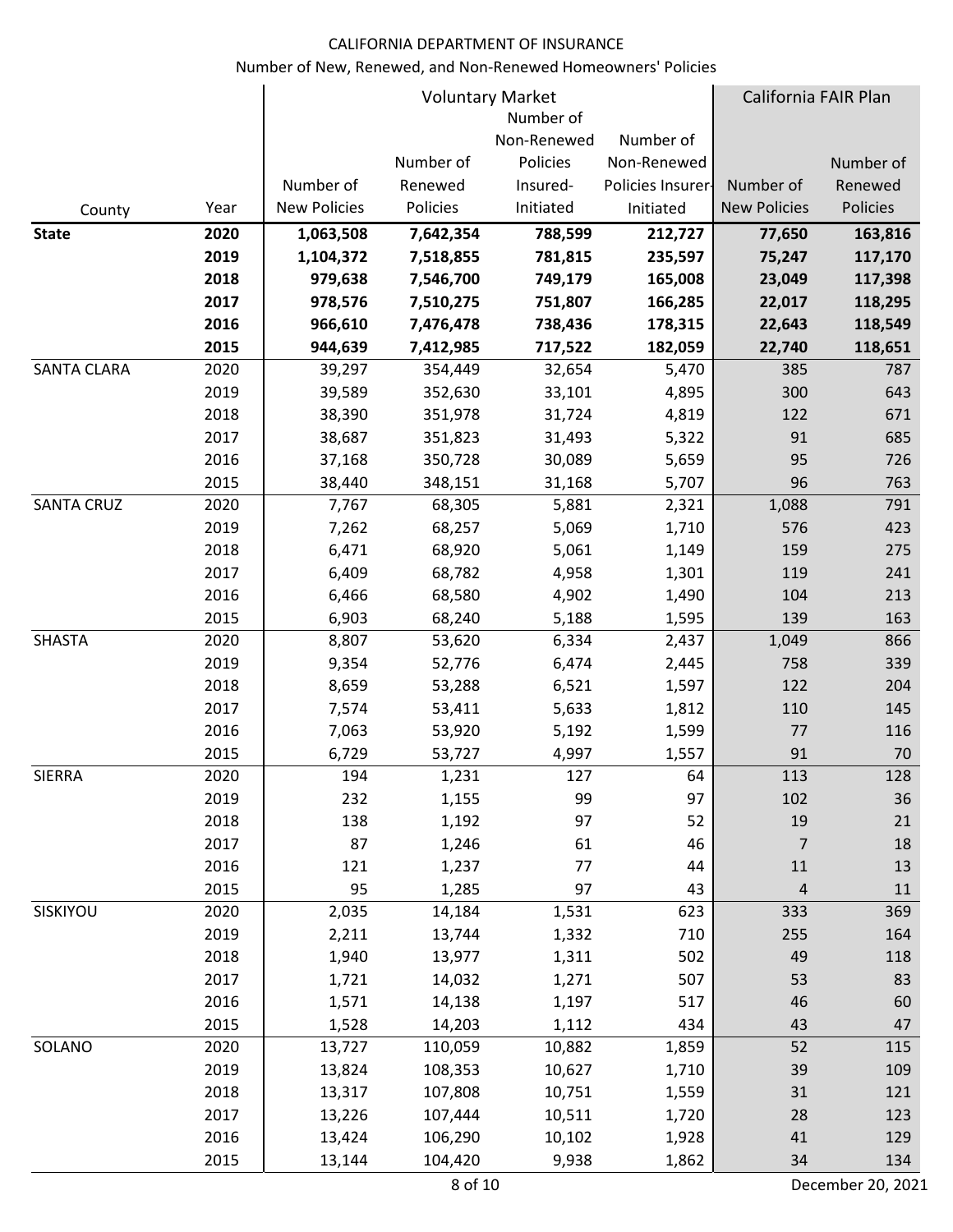|                   |      |                     |           | <b>Voluntary Market</b> |                   | California FAIR Plan |                |
|-------------------|------|---------------------|-----------|-------------------------|-------------------|----------------------|----------------|
|                   |      |                     |           | Number of               |                   |                      |                |
|                   |      |                     |           | Non-Renewed             | Number of         |                      |                |
|                   |      |                     | Number of | Policies                | Non-Renewed       |                      | Number of      |
|                   |      | Number of           | Renewed   | Insured-                | Policies Insurer- | Number of            | Renewed        |
| County            | Year | <b>New Policies</b> | Policies  | Initiated               | Initiated         | <b>New Policies</b>  | Policies       |
| <b>State</b>      | 2020 | 1,063,508           | 7,642,354 | 788,599                 | 212,727           | 77,650               | 163,816        |
|                   | 2019 | 1,104,372           | 7,518,855 | 781,815                 | 235,597           | 75,247               | 117,170        |
|                   | 2018 | 979,638             | 7,546,700 | 749,179                 | 165,008           | 23,049               | 117,398        |
|                   | 2017 | 978,576             | 7,510,275 | 751,807                 | 166,285           | 22,017               | 118,295        |
|                   | 2016 | 966,610             | 7,476,478 | 738,436                 | 178,315           | 22,643               | 118,549        |
|                   | 2015 | 944,639             | 7,412,985 | 717,522                 | 182,059           | 22,740               | 118,651        |
| SONOMA            | 2020 | 14,634              | 132,175   | 11,450                  | 2,829             | 689                  | 517            |
|                   | 2019 | 15,101              | 129,700   | 11,293                  | 2,341             | 433                  | 234            |
|                   | 2018 | 15,090              | 129,784   | 12,428                  | 2,354             | 121                  | 189            |
|                   | 2017 | 14,274              | 130,004   | 10,938                  | 2,790             | 85                   | 152            |
|                   | 2016 | 13,806              | 129,735   | 10,704                  | 2,618             | 85                   | 118            |
|                   | 2015 | 13,766              | 129,291   | 10,637                  | 2,652             | 74                   | 90             |
| <b>STANISLAUS</b> | 2020 | 17,033              | 120,973   | 13,352                  | 3,116             | 137                  | 122            |
|                   | 2019 | 17,349              | 119,523   | 13,480                  | 2,599             | 95                   | 58             |
|                   | 2018 | 17,449              | 118,421   | 13,136                  | 2,855             | 35                   | 52             |
|                   | 2017 | 17,742              | 118,550   | 14,102                  | 3,158             | 33                   | 43             |
|                   | 2016 | 16,925              | 118,530   | 13,217                  | 3,130             | 40                   | 38             |
|                   | 2015 | 16,516              | 117,286   | 12,692                  | 3,150             | 25                   | 32             |
| <b>SUTTER</b>     | 2020 | 3,120               | 21,457    | 2,472                   | 504               | $\overline{7}$       | $\,8\,$        |
|                   | 2019 | 3,365               | 21,058    | 2,560                   | 466               | 8                    | 6              |
|                   | 2018 | 3,171               | 21,179    | 2,591                   | 558               | $\overline{2}$       | $\overline{7}$ |
|                   | 2017 | 3,267               | 21,067    | 2,459                   | 667               | 6                    | $\overline{a}$ |
|                   | 2016 | 3,046               | 21,142    | 2,301                   | 634               | $\overline{2}$       | 5              |
|                   | 2015 | 2,770               | 21,004    | 2,139                   | 481               | 3                    | 4              |
| <b>TEHAMA</b>     | 2020 | 2,083               | 13,749    | 1,588                   | 601               | 197                  | 124            |
|                   | 2019 | 2,458               | 13,316    | 1,677                   | 640               | 117                  | 41             |
|                   | 2018 | 2,006               | 13,468    | 1,373                   | 428               | 17                   | 31             |
|                   | 2017 | 1,825               | 13,131    | 1,330                   | 543               | 18                   | 21             |
|                   | 2016 | 1,720               | 13,309    | 1,201                   | 580               | 15                   | 14             |
|                   | 2015 | 1,661               | 13,396    | 1,178                   | 505               | $6\,$                | 13             |
| <b>TRINITY</b>    | 2020 | 452                 | 4,027     | 399                     | 135               | 423                  | 425            |
|                   | 2019 | 451                 | 3,968     | 310                     | 234               | 335                  | 184            |
|                   | 2018 | 369                 | 4,125     | 267                     | 132               | 89                   | 90             |
|                   | 2017 | 367                 | 4,187     | 280                     | 159               | 67                   | 62             |
|                   | 2016 | 354                 | 4,292     | 321                     | 135               | 43                   | 47             |
|                   | 2015 | 348                 | 4,359     | 297                     | 111               | 52                   | 26             |
| <b>TULARE</b>     | 2020 | 13,672              | 93,254    | 9,454                   | 3,198             | 465                  | 639            |
|                   | 2019 | 15,187              | 90,396    | 10,098                  | 3,542             | 324                  | 405            |
|                   | 2018 | 13,326              | 90,548    | 9,534                   | 2,766             | 130                  | 335            |
|                   | 2017 | 13,196              | 89,548    | 9,443                   | 2,845             | 160                  | 259            |
|                   | 2016 | 12,758              | 89,163    | 8,747                   | 3,007             | 107                  | 201            |
|                   | 2015 | 12,007              | 87,640    | 8,230                   | 2,924             | 73                   | 167            |